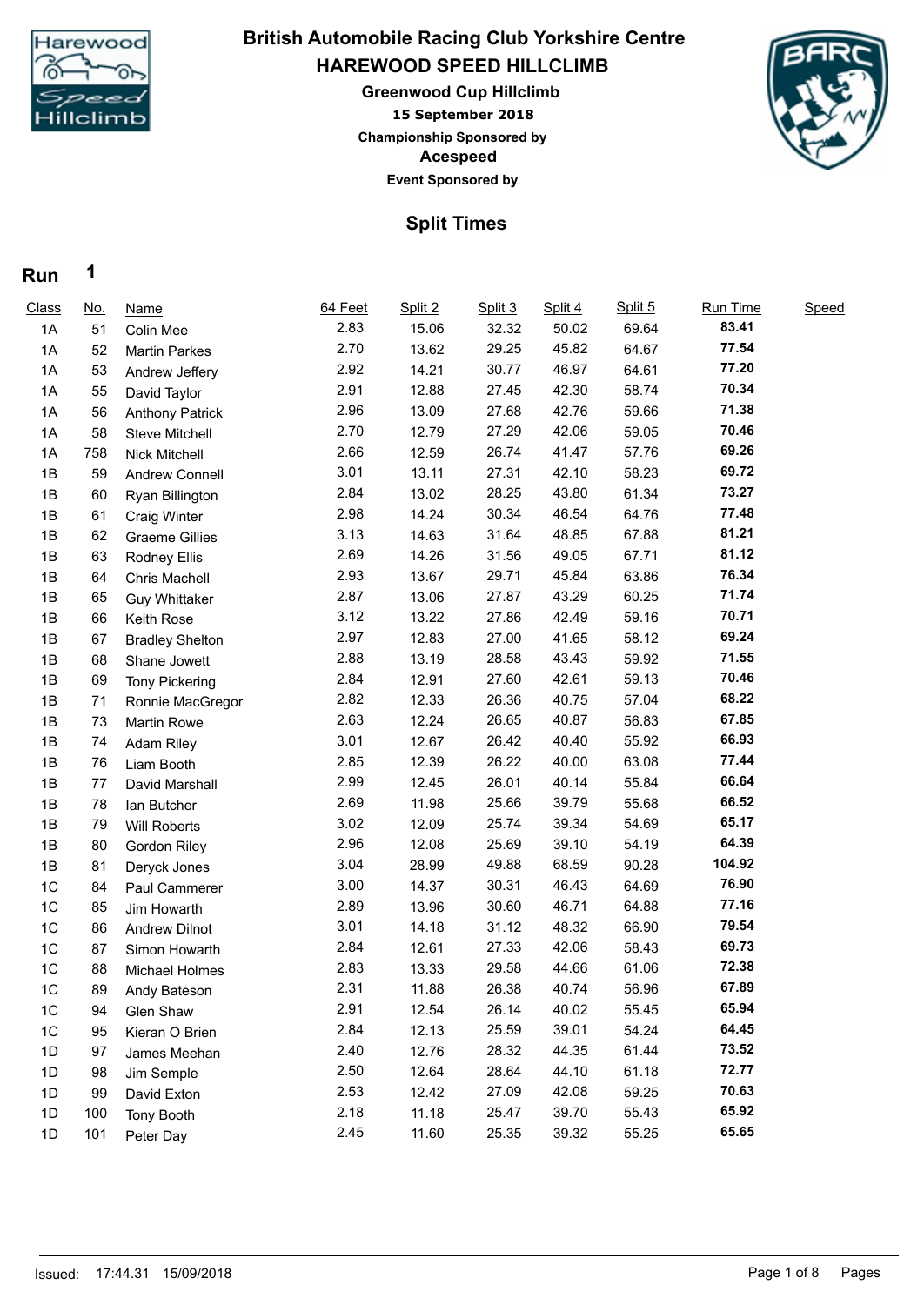| 1D | 102 | <b>Richard Archbould</b>  | 2.30 | 11.52 | 25.50  | 39.07 | 54.41 | 65.18      |
|----|-----|---------------------------|------|-------|--------|-------|-------|------------|
| 1D | 103 | Jonathan Mounsey          | 2.38 | 10.79 | 23.81  | 36.71 | 51.72 | 61.20      |
| 2A | 105 | Peter Wright              | 2.65 | 11.83 | 25.14  | 38.84 | 54.07 | 64.72      |
| 2A | 106 | <b>Daniel Hollis</b>      | 2.73 | 12.28 | 25.80  | 39.33 | 54.28 | 64.35      |
| 2A | 107 | Michael Bellerby          | 2.82 | 12.09 | 25.67  | 39.02 | 54.10 | 64.64      |
| 2B | 109 | <b>Alex Miles</b>         | 2.69 | 12.14 | 26.13  | 40.24 | 56.51 | 67.76      |
| 2B | 110 | <b>Chris Price</b>        | 2.24 | 11.61 | 26.05  | 40.16 | 56.11 | 66.70      |
| 2B | 111 | Simon Medley              | 2.66 | 11.95 | 25.21  | 38.75 | 54.28 | 64.35      |
| 2E | 113 | Nigel Hinson              | 2.43 | 12.12 | 26.31  | 40.80 | 56.35 | 67.25      |
| 2E | 114 | David Leach               | 2.46 | 12.43 | 26.93  | 41.33 | 57.67 | 69.01      |
| 3A | 117 | Herbert Shillito          | 3.07 | 16.57 | 35.02  | 55.14 | 77.03 | 93.25      |
| 3A | 118 | Peter Garforth            | 2.51 | 12.84 | 27.82  | 42.87 | 60.16 | 71.87      |
| 3A | 119 | Julian Harber             | 2.82 | 12.65 | 27.18  | 41.81 | 57.72 | 68.80      |
| 3A | 120 | Mark Forster              | 2.71 | 12.58 | 26.99  |       |       | <b>DNF</b> |
| 3A | 121 |                           | 2.88 | 13.32 | 28.53  | 43.62 | 60.31 | 71.70      |
| 3A | 122 | <b>Richard Derrick</b>    | 2.87 | 12.47 | 26.31  | 40.78 | 56.73 | 68.58      |
|    |     | Jonathan North            | 2.57 | 11.72 | 25.41  | 39.56 | 55.75 | 66.74      |
| 3A | 123 | Roy Bolderson             | 2.72 |       | 27.94  |       |       | 71.76      |
| 3A | 820 | Adam Forster              |      | 12.75 |        | 43.21 | 59.83 | 66.32      |
| 3B | 128 | <b>Stuart Stelling</b>    | 2.54 | 11.69 | 25.63  | 39.87 | 55.59 | 66.50      |
| 3B | 129 | Ralph Pinder              | 2.50 | 11.63 | 25.96  | 39.98 | 55.57 |            |
| 3B | 131 | <b>Tracey Taylor West</b> | 2.33 | 11.21 | 24.23  | 37.34 | 52.31 | 62.40      |
| 3B | 132 | <b>Steve Bailey</b>       | 2.66 | 12.19 | 25.80  | 40.04 | 56.71 | 67.42      |
| 3B | 133 | Sarah Bosworth            | 2.29 | 10.72 | 23.56  | 36.13 | 50.71 | 60.55      |
| 3B | 150 | Paul Kelsall              | 2.96 | 15.07 | 32.19  | 49.05 | 67.51 | 79.70      |
| 3C | 135 | <b>Richard Hargreaves</b> | 2.67 | 11.50 | 24.54  | 37.66 | 52.47 | 62.25      |
| 3C | 136 | Andy Hill                 | 2.20 | 10.82 | 23.82  | 36.71 | 79.24 | 95.54      |
| 3F | 138 | Harry Moody               | 2.30 | 11.14 | 24.39  | 37.92 | 52.49 | 62.32      |
| 3F | 139 | Mark Purdham              | 2.60 | 12.32 | 25.49  | 38.62 | 53.85 | 64.07      |
| 3F | 141 | <b>Richard Cartledge</b>  | 2.40 | 11.23 | 23.75  | 36.41 | 50.53 | 59.88      |
| 3F | 142 | Simon Jenks               | 2.43 | 10.55 | 23.10  | 35.71 | 49.48 | 58.58      |
| 3F | 838 | Chris Boyd                | 2.53 | 11.47 | 25.00  | 38.15 | 52.79 | 62.81      |
| 3G | 144 | Mark Davenport            | 2.34 | 11.22 | 25.07  | 39.86 | 55.37 | F/R        |
| 3G | 145 | Les Golding               | 2.54 | 11.99 | 25.36  | 38.79 | 53.83 | 64.34      |
| 3G | 146 | Nigel Fox                 | 2.56 | 11.70 | 24.97  | 38.41 | 53.29 | 63.07      |
| 3G | 147 | Steve Owen                | 2.45 | 11.22 | 23.95  | 36.81 | 50.81 | 60.21      |
| 3G | 148 | Darren Coleman            | 2.81 | 12.12 | 25.34  | 38.58 | 53.35 | 63.10      |
| 4A | 151 | David MacFarlane          | 2.47 | 10.71 | 23.20  | 35.75 | 49.73 | 59.17      |
| 4A | 152 | John Prickett             | 2.44 | 10.14 | 22.25  | 33.94 | 47.51 | 56.69      |
| 5A | 154 | Mick Heyes                | 2.76 | 13.30 | 28.14  | 46.03 | 62.99 | 75.08      |
| 5A | 155 | <b>Craig Powers</b>       | 2.57 | 11.26 | 24.35  | 37.83 | 52.34 | 62.40      |
| 5A | 156 | David Tatham              | 2.37 | 10.11 | 21.71  | 32.96 | 45.80 | 54.32      |
|    |     |                           | 2.59 | 11.16 | 106.12 |       |       | <b>DNF</b> |
| 5A | 855 | Eve Whitehead             | 2.64 |       | 23.87  |       |       | 61.39      |
| 5B | 158 | Rob Spedding              |      | 11.20 |        | 36.40 | 51.58 | 61.61      |
| 5B | 858 | <b>Ben Tranter</b>        | 2.56 | 11.52 | 24.23  | 37.07 | 51.69 |            |
| 5C | 160 | Simon Ambler              | 2.61 | 10.97 | 23.40  | 35.38 | 49.02 | 58.27      |
| 5C | 161 | Dave Banner               | 2.33 | 9.93  | 21.30  | 33.03 | 46.02 | 54.70      |
| 5E | 165 | James Baxter              | 2.34 | 10.77 | 22.61  | 33.39 | 45.91 | 54.12      |
| 5E | 166 | Oliver Tomlin             | 2.20 | 9.50  | 20.89  | 31.99 | 44.48 | 52.55      |
| 5E | 866 | Sandra Tomlin             | 2.39 | 10.48 | 22.93  | 35.31 | 49.14 | 58.10      |
| 6A | 168 | Angus Buchan              | 2.20 | 13.07 | 27.64  | 43.02 | 59.99 | 72.06      |
| 6C | 172 | David Spaull              | 3.10 | 14.06 | 29.93  | 46.32 | 64.68 | 77.57      |
| 6C | 173 | Rob Brown Kenna           | 3.10 | 13.45 | 28.43  | 44.60 | 67.04 | 84.56      |
| 6C | 175 | Mike Haigh                | 3.02 | 12.90 | 27.53  | 41.71 | 57.74 | 68.85      |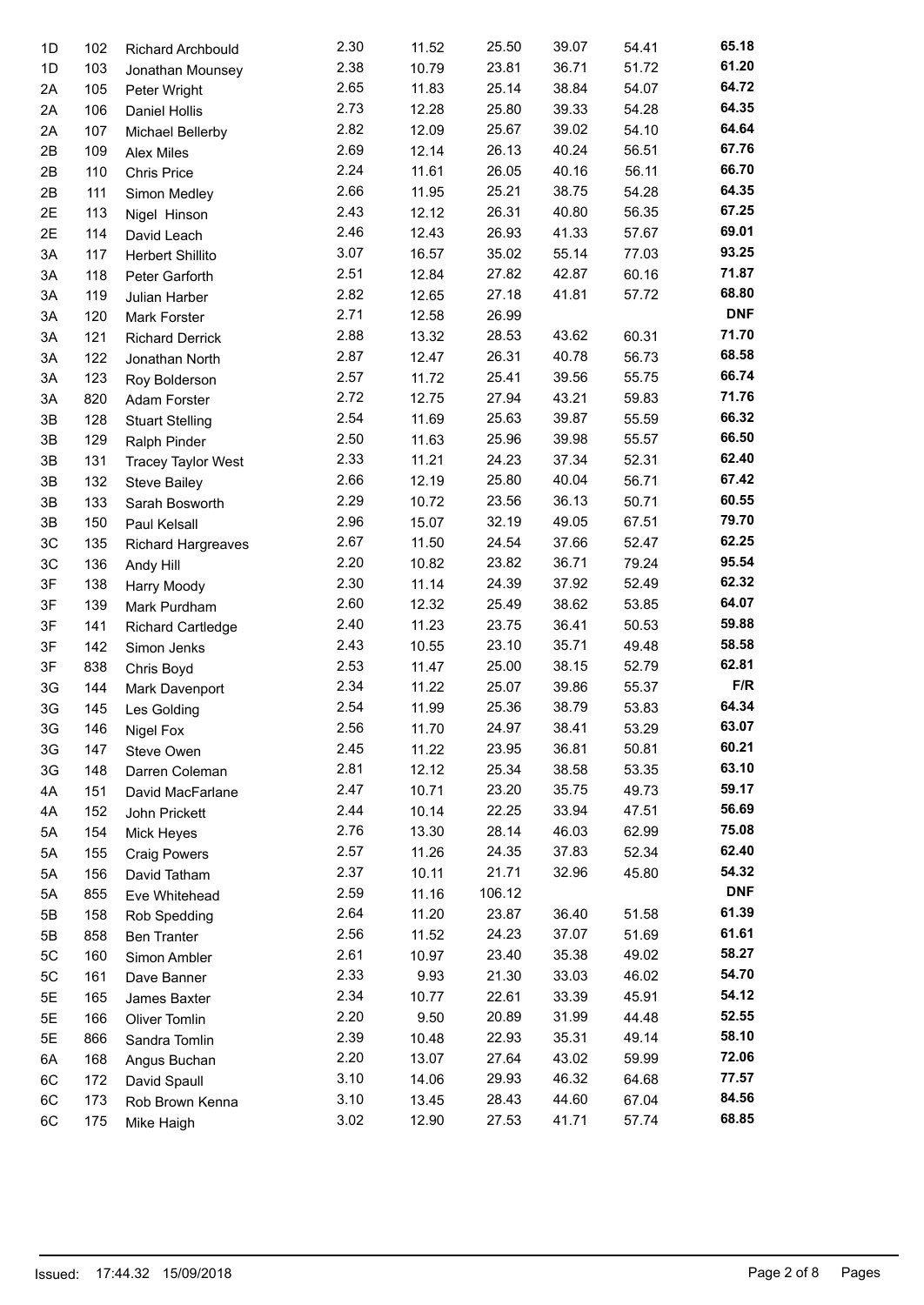| 6C         | 176 | <b>Steve Dennis</b>     | 2.79 | 12.47 | 26.13  | 40.34  | 56.32 | 67.59      |
|------------|-----|-------------------------|------|-------|--------|--------|-------|------------|
| <b>15A</b> | 14  | Ross Woodhouse          | 3.08 | 13.89 | 29.33  | 45.39  | 63.34 | 75.39      |
| 15A        | 15  | Nick Walker             | 2.59 | 12.42 | 27.90  | 43.55  | 61.12 | 72.81      |
| <b>15A</b> | 16  | lan Howlett             | 2.46 | 12.54 | 27.47  | 42.63  | 59.43 | 71.11      |
| 15A        | 17  | Helen Waddington        | 2.78 | 13.52 | 29.42  | 45.21  | 62.85 | 75.22      |
| 15A        | 717 | David Coulthard         | 2.70 | 12.71 | 27.70  | 42.88  | 60.11 | 71.64      |
| 15B        | 18  | Roger Garnett           | 2.70 | 13.90 | 30.55  | 47.37  | 65.94 | 78.77      |
| 15B        | 20  | Dave Morris             | 3.09 | 14.91 | 31.78  | 49.86  | 69.36 | 83.53      |
| 15B        | 21  | Christopher England     | 2.51 | 12.85 | 28.27  | 43.71  | 61.15 | 73.32      |
| 15B        | 22  | John Wilman             | 0.00 |       |        |        |       | <b>RET</b> |
| <b>15C</b> | 24  | <b>Robert Armstrong</b> | 2.84 | 12.71 | 26.86  | 41.83  | 57.99 | 69.06      |
| 32         | 26  | Sheridan Bell           | 2.45 | 12.51 | 28.20  | 43.70  | 63.36 | <b>DNF</b> |
| 32         | 27  | Johnny Hulme            | 2.67 | 13.06 | 29.03  | 44.21  | 61.94 | 73.54      |
| 32         | 28  | David Holden            | 2.50 | 12.62 | 28.09  | 43.60  | 61.12 | 73.05      |
| 32         | 29  | Tim Jeffrey             | 2.41 | 12.72 | 27.72  | 42.69  | 59.54 | 71.60      |
| 32         | 30  | Neil Brogden            | 2.83 | 12.55 | 27.08  | 41.25  | 57.05 | 68.29      |
| 32         | 31  | <b>Bob Gibson</b>       | 2.55 |       |        |        |       | <b>DNF</b> |
| 34         | 36  | Vic Deane               | 2.58 | 13.36 | 29.03  | 46.11  | 63.93 | 77.07      |
| 34         | 37  | Andy Raynor             | 2.52 | 13.80 | 30.11  | 47.01  | 65.27 | 78.40      |
| 34         | 38  | Mike Wood               | 3.15 | 14.48 | 30.81  | 48.08  | 66.91 | 79.38      |
| 34         | 39  | Max Mackintosh          | 2.62 | 12.89 | 28.18  | 44.41  | 62.03 | 74.69      |
| 34         | 40  | Phoebe Rolt             | 2.52 | 13.11 | 27.95  | 42.52  | 58.81 | 70.43      |
| 34         | 41  | <b>Charles Reynolds</b> | 2.62 | 12.52 | 26.91  | 41.96  | 58.33 | 69.60      |
| 34         | 739 | Finlay Mackintosh       | 2.61 | 13.18 | 28.61  | 44.33  | 61.29 | 73.35      |
| 37A        | 43  | Mark Bishop             | 2.53 | 13.16 | 28.73  | 44.55  | 61.63 | 72.95      |
| 37B        | 44  | Mick Dent               | 2.44 | 10.91 | 23.87  | 36.73  | 51.40 | 60.87      |
| 37B        | 45  | <b>Adam Phelps</b>      | 2.42 | 10.94 | 23.66  | 36.66  | 50.74 | 60.37      |
| 37B        | 46  | Andrew Hargreaves       | 2.55 | 11.35 | 24.50  | 37.85  | 52.29 | 62.09      |
| 37B        | 47  | Ian Davenport           | 2.63 | 11.67 | 25.57  | 39.49  | 54.83 | 65.30      |
| 37B        | 48  | Stephen Everall         | 2.61 | 12.26 | 26.40  | 40.66  | 56.38 | 67.40      |
| 37B        | 49  | <b>Terry Everall</b>    | 2.31 | 10.79 | 23.55  | 36.57  |       | <b>DNF</b> |
| 37B        | 745 | <b>Charlotte Phelps</b> | 2.45 | 11.41 | 122.71 | 143.29 |       | <b>DNF</b> |

**Run 2**

| <b>Class</b> | <u>No.</u> | <u>Name</u>          | 64 Feet | Split 2 | Split 3 | Split 4 | Split 5 | <b>Run Time</b> | <b>Speed</b> |
|--------------|------------|----------------------|---------|---------|---------|---------|---------|-----------------|--------------|
| 1A           | 51         | Colin Mee            | 2.80    | 14.90   | 31.72   | 48.86   | 68.18   | 81.95           |              |
| 1A           | 52         | <b>Martin Parkes</b> | 2.65    | 13.67   | 29.41   | 46.08   | 64.61   | 77.38           |              |
| 1A           | 53         | Andrew Jeffery       | 2.96    | 14.50   | 31.26   | 47.85   | 66.13   | 79.12           |              |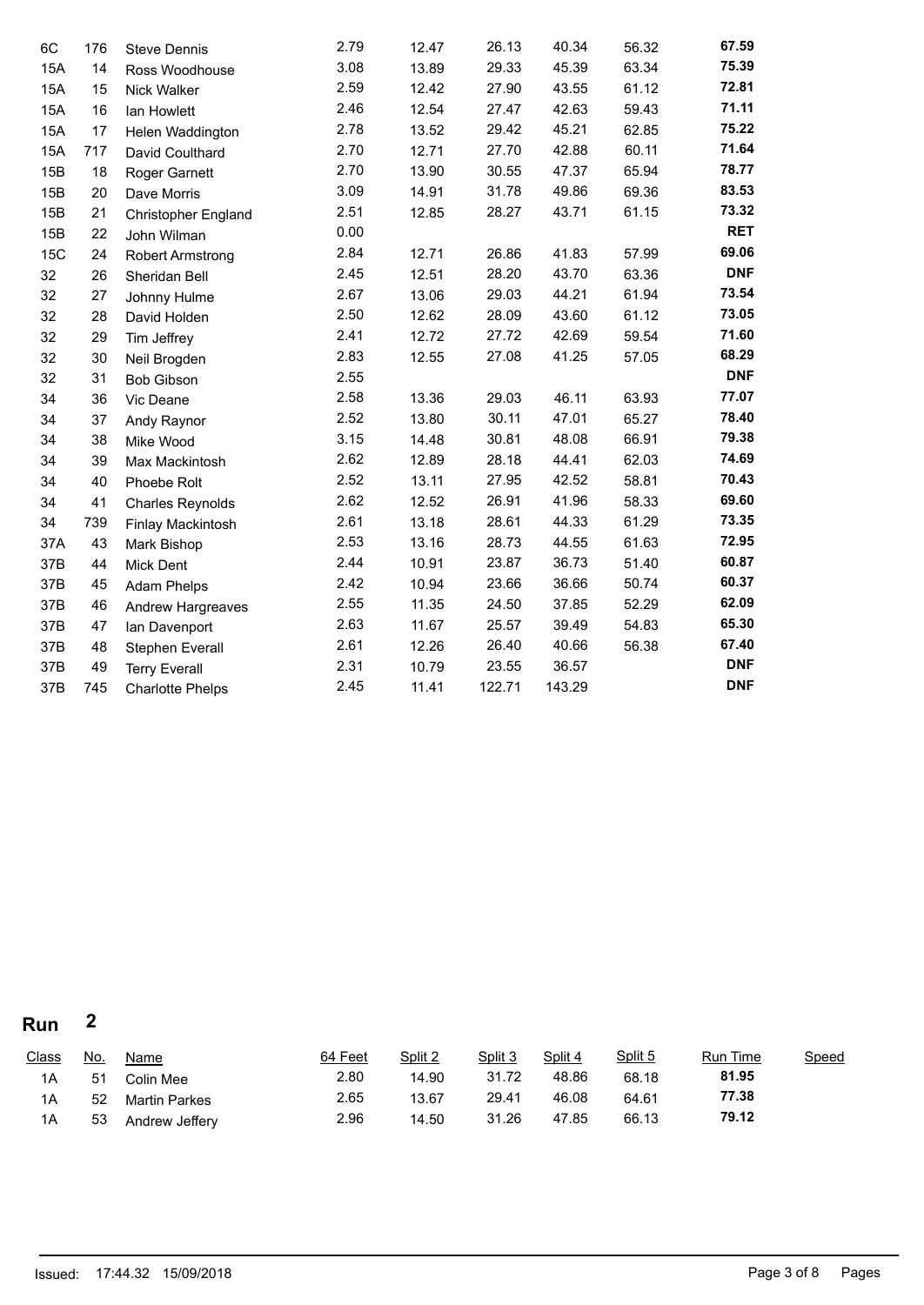| 1A       | 55        | David Taylor             | 2.91         | 13.05          | 27.70          | 42.41          | 58.85          | 70.39 |
|----------|-----------|--------------------------|--------------|----------------|----------------|----------------|----------------|-------|
| 1A       | 56        | <b>Anthony Patrick</b>   | 2.89         | 12.99          | 27.51          | 42.72          | 59.33          | 71.10 |
| 1A       | 58        | Steve Mitchell           | 2.90         | 12.82          | 27.22          | 42.46          | 58.86          | 70.24 |
| 1A       | 758       | Nick Mitchell            | 2.75         | 12.65          | 26.66          | 41.24          | 57.28          | 68.29 |
| 1B       | 59        | Andrew Connell           | 2.97         | 13.02          | 26.98          | 41.75          | 58.00          | 69.67 |
| 1B       | 60        | Ryan Billington          | 2.81         | 12.88          | 28.02          | 43.65          | 61.07          | 73.04 |
| 1B       | 61        | <b>Craig Winter</b>      | 2.90         | 13.72          | 29.96          | 46.33          | 64.75          | 77.30 |
| 1B       | 62        | <b>Graeme Gillies</b>    | 3.04         | 14.96          | 32.06          | 49.39          | 68.39          | 81.84 |
| 1B       | 63        | <b>Rodney Ellis</b>      | 2.63         | 13.85          | 30.87          | 48.54          | 67.48          | 80.69 |
| 1B       | 64        | <b>Chris Machell</b>     | 2.98         | 13.98          | 29.90          | 45.98          | 64.40          | 76.61 |
| 1B       | 65        | <b>Guy Whittaker</b>     | 2.88         | 13.02          | 27.89          | 42.96          | 59.70          | 71.25 |
| 1B       | 66        | Keith Rose               | 3.07         | 13.12          | 27.91          | 42.50          | 58.93          | 70.58 |
| 1B       | 67        | <b>Bradley Shelton</b>   | 2.95         | 12.61          | 26.60          | 40.74          | 57.38          | 68.35 |
| 1B       | 68        | Shane Jowett             | 2.91         | 13.25          | 28.44          | 43.26          | 59.69          | 71.30 |
| 1B       | 69        | <b>Tony Pickering</b>    | 2.81         | 13.05          | 27.54          | 42.81          | 59.76          | 71.14 |
| 1B       | 71        | Ronnie MacGregor         | 2.94         | 12.64          | 26.68          | 40.78          | 56.78          | 67.74 |
| 1B       | 73        | Martin Rowe              | 2.69         | 12.63          | 26.69          | 41.03          | 57.07          | 68.11 |
| 1B       | 74        | Adam Riley               | 2.94         | 12.65          | 26.40          | 40.49          | 56.25          | 67.27 |
| 1B       | 76        | Liam Booth               | 2.80         | 12.34          | 26.30          | 40.27          | 55.61          | 66.10 |
| 1B       | 77        | David Marshall           | 2.86         | 12.31          | 26.02          | 39.92          | 55.71          | 66.34 |
| 1B       | 78        | lan Butcher              | 2.74         | 11.94          | 25.62          | 39.47          | 55.09          | 65.83 |
| 1B       | 79        | <b>Will Roberts</b>      | 3.04         | 12.04          | 25.59          | 39.25          | 54.55          | 64.93 |
| 1B       | 80        | Gordon Riley             | 2.85         | 12.00          | 25.33          | 38.67          | 53.73          | 64.04 |
| 1B       | 81        | Deryck Jones             | 3.15         | 12.34          | 25.69          | 39.17          | 54.46          | 64.93 |
| 1C       | 84        | Paul Cammerer            | 3.03         | 13.75          | 28.86          | 44.37          | 61.72          | 73.47 |
| 1C       | 85        | Jim Howarth              | 3.93         | 14.64          | 30.68          | 46.30          | 64.29          | 76.52 |
| 1C       | 86        | <b>Andrew Dilnot</b>     | 2.82         | 14.47          | 31.23          | 48.36          | 67.14          | 79.99 |
| 1C       | 87        | Simon Howarth            | 2.73         | 12.54          | 27.30          | 42.12          | 58.41          | 69.88 |
| 1C       | 88        | Michael Holmes           | 2.86         | 12.99          | 28.60          | 43.37          | 59.72          | 70.90 |
| 1C       | 89        | Andy Bateson             | 2.37         | 11.83          | 26.49          | 40.77          | 57.09          | 68.14 |
| 1C       | 94        | Glen Shaw                | 2.98         | 12.45          | 26.15          | 39.89          | 55.12          | 65.41 |
| 1C       | 95        | Kieran O Brien           | 2.73         | 12.02          | 25.57          | 39.09          | 54.23          | 64.30 |
| 1D       | 97        | James Meehan             | 2.44         | 12.59          | 28.31          | 43.97          | 61.14          | 73.19 |
| 1D       | 98        |                          | 2.36         | 12.26          | 27.55          | 42.93          | 60.05          | 71.64 |
|          |           | Jim Semple               | 2.54         | 12.42          | 27.15          | 41.89          | 58.77          | 70.44 |
| 1D<br>1D | 99<br>100 | David Exton              | 2.15         | 11.27          | 25.28          | 39.05          | 54.71          | 65.23 |
| 1D       | 101       | <b>Tony Booth</b>        | 2.48         | 11.71          | 25.64          | 39.80          | 55.75          | 66.07 |
|          |           | Peter Day                | 2.13         | 11.07          | 24.62          | 38.05          | 53.03          | 63.35 |
| 1D       | 102       | <b>Richard Archbould</b> | 2.27         | 10.81          | 23.67          | 36.33          | 51.24          | 60.56 |
| 1D       | 103       | Jonathan Mounsey         | 2.69         | 11.76          | 25.18          | 39.42          | 54.73          | 65.58 |
| 2A       | 105       | Peter Wright             | 2.61         | 11.92          | 25.27          | 38.78          | 53.90          | 64.01 |
| 2A       | 106       | Daniel Hollis            | 2.82         | 12.27          | 25.83          | 39.67          | 54.85          | 65.44 |
| 2A       | 107       | Michael Bellerby         | 2.73         | 12.13          | 25.69          | 39.71          | 55.57          | 66.43 |
| 2B       | 109       | Alex Miles               | 2.22         | 11.82          | 26.06          | 40.30          | 56.23          | 66.66 |
| 2B       | 110       | <b>Chris Price</b>       | 2.67         |                |                |                |                | 63.52 |
| 2B       | 111       | Simon Medley             |              | 11.75          | 24.87          | 38.27          | 53.44          | 67.45 |
| 2E       | 113       | Nigel Hinson             | 2.39         | 12.07          | 26.21          | 40.51          | 56.38          | 68.51 |
| 2E       | 114       | David Leach              | 2.39<br>2.95 | 12.29          | 26.82          | 41.06          | 57.26          | 92.12 |
| 3A       | 117       | Herbert Shillito         |              | 16.41          | 34.76          | 54.66          | 76.39          | 71.12 |
| 3A       | 118       | Peter Garforth           | 2.53<br>2.72 | 12.61          | 27.51          | 42.67          | 59.33          | 68.70 |
| 3A       | 119       | Julian Harber            | 2.67         | 12.56<br>12.51 | 27.19<br>26.77 | 41.73<br>41.73 | 57.72          | 70.23 |
| ЗΑ       | 120       | Mark Forster             | 2.92         | 12.84          | 27.23          | 41.86          | 58.55<br>58.23 | 69.55 |
| ЗΑ       | 121       | <b>Richard Derrick</b>   | 2.85         | 12.46          | 26.49          | 40.73          | 56.87          | 68.12 |
| 3A       | 122       | Jonathan North           |              |                |                |                |                |       |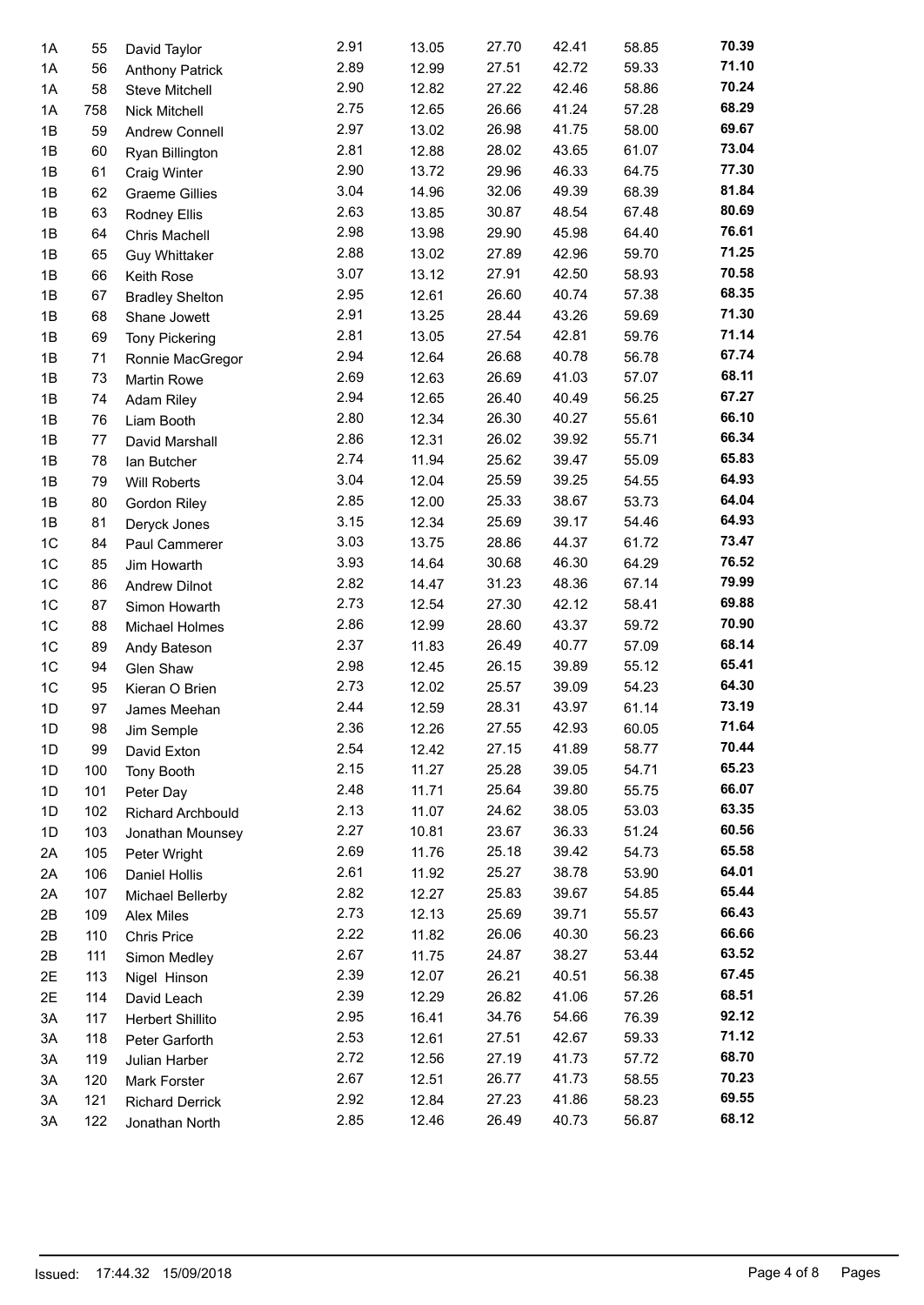| 3A  | 123 | Roy Bolderson             | 2.56 | 11.55 | 25.57 | 39.40  | 55.73  | 66.74      |
|-----|-----|---------------------------|------|-------|-------|--------|--------|------------|
| 3A  | 820 | Adam Forster              | 2.69 | 12.56 | 26.98 | 41.69  | 58.04  | 69.97      |
| 3B  | 128 | <b>Stuart Stelling</b>    | 2.49 | 11.82 | 25.58 | 39.88  | 55.50  | 66.06      |
| 3B  | 129 | Ralph Pinder              | 2.54 | 12.03 | 26.68 | 40.76  | 56.54  | 67.44      |
| 3B  | 131 | <b>Tracey Taylor West</b> | 2.36 | 10.94 | 23.95 | 37.05  | 52.16  | 62.09      |
| 3B  | 132 |                           | 2.67 | 12.25 | 26.10 | 39.98  | 55.41  | 66.01      |
| 3B  | 133 | <b>Steve Bailey</b>       | 2.26 | 10.71 | 23.60 | 35.97  | 50.33  | 60.22      |
|     |     | Sarah Bosworth            | 2.90 | 14.81 | 31.26 | 47.68  | 65.69  | 77.87      |
| 3B  | 150 | Paul Kelsall              |      |       |       |        |        | 61.51      |
| 3C  | 135 | Richard Hargreaves        | 2.63 | 11.38 | 24.29 | 37.20  | 51.82  | 61.04      |
| 3C  | 136 | Andy Hill                 | 2.18 | 10.47 | 23.55 | 36.65  | 51.31  |            |
| 3F  | 138 | <b>Harry Moody</b>        | 2.30 | 11.01 | 24.21 | 37.46  | 51.92  | 61.92      |
| 3F  | 139 | Mark Purdham              | 2.48 | 14.05 | 27.40 | 40.79  | 58.37  | 70.31      |
| 3F  | 141 | <b>Richard Cartledge</b>  | 2.42 | 10.98 | 23.48 | 36.04  | 50.09  | 59.40      |
| 3F  | 142 | Simon Jenks               | 2.29 | 10.51 | 23.12 | 35.40  | 49.24  | <b>DNF</b> |
| 3F  | 838 | Chris Boyd                | 2.38 | 11.28 | 24.62 | 37.72  | 52.51  | 62.33      |
| 3G  | 144 | Mark Davenport            | 2.22 | 11.18 | 24.58 | 38.63  | 53.71  | 64.33      |
| 3G  | 145 | Les Golding               | 2.44 | 11.98 | 25.57 | 39.17  | 54.23  | 64.52      |
| 3G  | 146 | <b>Nigel Fox</b>          | 2.55 | 11.41 | 24.57 | 37.72  | 52.40  | 62.57      |
| 3G  | 147 | Steve Owen                | 2.48 | 11.17 | 23.82 | 36.82  | 50.77  | 60.28      |
| 3G  | 148 | Darren Coleman            | 2.59 | 11.68 | 24.68 | 37.69  | 52.13  | 61.72      |
| 4A  | 151 | David MacFarlane          | 2.42 | 10.61 | 22.98 | 35.86  | 49.75  | 59.36      |
| 4A  | 152 | John Prickett             | 2.43 | 10.30 | 22.28 | 34.29  | 47.47  | 56.43      |
| 5A  | 155 | <b>Craig Powers</b>       | 2.45 | 10.91 | 24.09 | 36.77  | 50.69  | 60.25      |
| 5A  | 156 | David Tatham              | 2.33 | 9.96  | 21.56 | 32.92  | 45.67  | 54.07      |
| 5A  | 855 |                           | 2.52 | 11.11 | 24.46 | 37.77  | 52.16  | 62.14      |
|     |     | Eve Whitehead             | 2.44 | 11.16 | 23.63 | 36.14  | 50.42  | 60.19      |
| 5Β  | 158 | Rob Spedding              | 2.53 |       |       |        |        | 61.16      |
| 5Β  | 858 | <b>Ben Tranter</b>        |      | 11.45 | 24.04 | 36.94  | 51.39  | 58.33      |
| 5C  | 160 | Simon Ambler              | 2.48 | 10.94 | 23.45 | 35.32  | 49.14  | 54.49      |
| 5C  | 161 | Dave Banner               | 2.33 | 9.95  | 21.17 | 32.64  | 45.83  |            |
| 5E  | 165 | James Baxter              | 2.22 | 9.65  | 21.32 | 32.03  | 44.23  | 52.25      |
| 5E  | 166 | <b>Oliver Tomlin</b>      | 2.19 | 9.34  | 20.59 | 31.60  | 43.96  | 51.90      |
| 5E  | 866 | Sandra Tomlin             | 2.31 | 10.04 | 22.12 | 33.99  | 47.51  | 56.04      |
| 6A  | 168 | Angus Buchan              | 2.11 | 12.03 | 26.39 | 40.99  | 58.79  | 70.56      |
| 6C  | 172 | David Spaull              | 3.20 | 14.03 | 29.31 | 45.58  | 63.45  | 77.10      |
| 6C  | 173 | Rob Brown Kenna           | 3.16 | 13.90 | 30.18 | 49.68  | 71.92  | 87.65      |
| 6C  | 175 | Mike Haigh                | 2.83 | 12.40 | 26.69 | 40.61  | 56.43  | 67.71      |
| 6C  | 176 | <b>Steve Dennis</b>       | 2.66 | 12.14 | 25.69 | 39.97  | 55.74  | 66.67      |
| 15A | 14  | Ross Woodhouse            | 3.06 | 13.66 | 28.91 | 44.52  | 61.84  | 73.66      |
| 15A | 15  | Nick Walker               | 2.54 | 12.49 | 28.57 | 43.91  | 61.37  | 72.83      |
| 15A | 16  | lan Howlett               | 2.80 | 13.00 | 27.44 | 42.40  | 58.95  | 70.43      |
| 15A | 17  | Helen Waddington          | 2.83 | 13.68 | 29.83 | 46.03  | 64.71  | 77.33      |
| 15A | 717 | David Coulthard           | 2.75 | 12.68 | 27.59 | 42.64  | 59.66  | 71.09      |
| 15B | 18  | Roger Garnett             | 2.72 | 14.10 | 30.16 | 46.80  | 64.82  | 77.79      |
| 15B | 20  | Dave Morris               | 3.07 | 14.82 | 32.07 | 49.94  | 69.97  | 84.37      |
| 15B | 21  | Christopher England       | 2.72 | 12.92 | 28.82 | 44.28  | 61.71  | 73.52      |
| 15C |     |                           | 2.94 | 12.77 | 44.25 | 66.71  | 88.51  | 105.78     |
|     | 24  | <b>Robert Armstrong</b>   | 2.76 |       | 28.50 | 113.60 | 144.70 | <b>DNF</b> |
| 32  | 27  | Johnny Hulme              |      | 13.08 |       |        |        | 73.19      |
| 32  | 28  | David Holden              | 2.53 | 12.76 | 27.93 | 43.00  | 60.30  |            |
| 32  | 29  | Tim Jeffrey               | 2.39 | 12.75 | 27.68 | 42.11  | 59.14  | 70.90      |
| 32  | 30  | Neil Brogden              | 2.94 | 13.00 | 27.94 | 42.62  | 58.45  | 69.44      |
| 34  | 37  | Andy Raynor               | 2.75 | 14.11 | 30.48 | 47.71  | 66.45  | <b>DNF</b> |
| 34  | 38  | Mike Wood                 | 3.11 | 13.70 | 29.24 | 45.57  | 63.83  | 76.49      |
| 34  | 39  | Max Mackintosh            | 2.51 | 12.63 | 27.50 | 43.15  | 60.39  | 72.60      |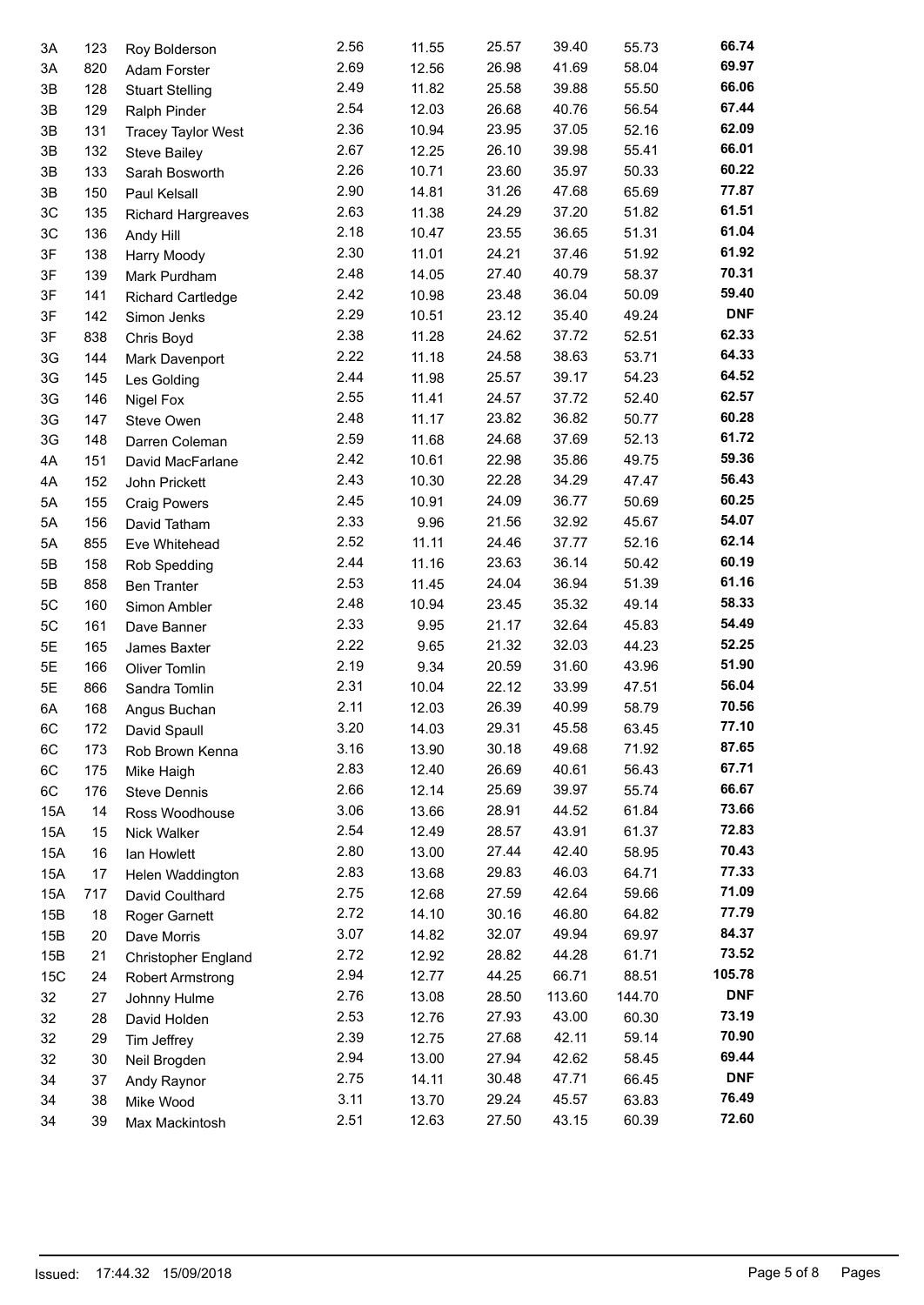| 34  | 40  | Phoebe Rolt              | 2.56 | 13.37 | 28.28 | 42.95 | 59.43 | 71.38 |
|-----|-----|--------------------------|------|-------|-------|-------|-------|-------|
| 34  | 41  | <b>Charles Reynolds</b>  | 2.59 | 12.74 | 26.86 | 41.69 | 58.03 | 69.45 |
| 34  | 739 | Finlay Mackintosh        | 2.55 | 12.99 | 28.15 | 43.65 | 60.29 | 72.14 |
| 37A | 43  | Mark Bishop              | 2.61 | 13.14 | 28.50 | 44.16 | 61.47 | 72.43 |
| 37B | 44  | Mick Dent                | 2.39 | 10.86 | 23.66 | 36.63 | 50.83 | 60.40 |
| 37B | 45  | Adam Phelps              | 2.36 | 10.63 | 22.97 | 35.55 | 49.50 | 58.92 |
| 37B | 46  | <b>Andrew Hargreaves</b> | 2.61 | 11.50 | 24.82 | 37.83 | 52.28 | 62.15 |
| 37B | 47  | Ian Davenport            | 2.66 | 11.84 | 25.76 | 39.72 | 54.88 | 65.44 |
| 37B | 48  | Stephen Everall          | 2.58 | 11.91 | 26.33 | 41.21 | 57.90 | 69.13 |
| 37B | 49  | <b>Terry Everall</b>     | 2.32 | 11.09 | 24.36 | 37.70 | 52.77 | 62.76 |
| 37B | 745 | <b>Charlotte Phelps</b>  | 2.52 | 11.96 | 25.64 | 39.08 | 54.67 | 65.28 |

**Run 3**

| <b>Class</b> | <u>No.</u> | Name                   | 64 Feet | Split 2 | Split 3 | Split 4 | Split 5 | <b>Run Time</b> | Speed |  |
|--------------|------------|------------------------|---------|---------|---------|---------|---------|-----------------|-------|--|
| 1A           | 51         | Colin Mee              | 2.83    | 14.87   | 31.44   | 48.69   | 68.18   | 81.82           |       |  |
| 1A           | 52         | <b>Martin Parkes</b>   | 2.66    | 13.40   | 28.99   | 45.24   | 63.90   | 76.65           |       |  |
| 1A           | 53         | Andrew Jeffery         | 2.79    | 13.51   | 29.53   | 45.18   | 62.47   | 74.91           |       |  |
| 1A           | 55         | David Taylor           | 2.96    | 12.94   | 27.52   | 42.49   | 58.95   | 70.61           |       |  |
| 1A           | 56         | <b>Anthony Patrick</b> | 2.83    | 12.94   | 27.24   | 42.13   | 58.90   | 70.97           |       |  |
| 1A           | 58         | Steve Mitchell         | 2.71    | 12.47   | 26.72   | 41.11   | 57.38   | 68.67           |       |  |
| 1A           | 758        | Nick Mitchell          | 2.65    | 12.36   | 26.24   | 40.47   | 56.38   | 67.54           |       |  |
| 1B           | 59         | Andrew Connell         | 2.74    | 12.73   | 26.60   | 41.03   | 57.12   | 68.55           |       |  |
| 1B           | 60         | Ryan Billington        | 2.67    | 12.69   | 27.63   | 42.90   | 60.43   | 72.44           |       |  |
| 1B           | 61         | Craig Winter           | 2.74    | 13.34   | 29.28   | 45.64   | 63.74   | 75.94           |       |  |
| 1B           | 62         | <b>Graeme Gillies</b>  | 2.94    | 14.13   | 30.48   | 47.05   | 65.46   | 78.64           |       |  |
| 1B           | 63         | Rodney Ellis           | 2.58    | 13.66   | 30.16   | 47.11   | 65.75   | 78.97           |       |  |
| 1B           | 64         | <b>Chris Machell</b>   | 2.94    | 13.76   | 29.66   | 45.61   | 63.84   | 76.20           |       |  |
| 1B           | 65         | <b>Guy Whittaker</b>   | 2.86    | 12.74   | 27.30   | 42.40   | 59.73   | 71.24           |       |  |
| 1B           | 66         | Keith Rose             | 2.83    | 12.76   | 27.26   | 41.70   | 133.61  | 149.42          |       |  |
| 1B           | 67         | <b>Bradley Shelton</b> | 2.74    | 12.46   | 26.77   | 41.40   | 58.19   | 69.17           |       |  |
| 1B           | 68         | Shane Jowett           | 2.83    | 13.34   | 28.26   | 43.13   | 59.63   | 71.11           |       |  |
| 1B           | 69         | <b>Tony Pickering</b>  | 2.77    | 12.93   | 27.61   | 42.78   | 59.67   | 71.12           |       |  |
| 1B           | 71         | Ronnie MacGregor       | 2.81    | 12.99   | 27.26   | 41.45   | 57.62   | 68.64           |       |  |
| 1B           | 73         | <b>Martin Rowe</b>     | 2.69    | 12.47   | 26.33   | 40.66   | 56.69   | 67.91           |       |  |
| 1B           | 74         | <b>Adam Riley</b>      | 2.85    | 12.60   | 26.23   | 40.21   | 55.79   | 66.80           |       |  |
| 1B           | 76         | Liam Booth             | 2.82    | 12.33   | 26.19   | 39.88   | 55.26   | 65.83           |       |  |
| 1B           | 78         | lan Butcher            | 2.70    | 11.96   | 25.43   | 39.38   | 54.98   | 65.98           |       |  |
| 1B           | 79         | <b>Will Roberts</b>    | 2.86    | 11.95   | 25.65   | 39.55   | 55.11   | 65.57           |       |  |
|              |            |                        |         |         |         |         |         |                 |       |  |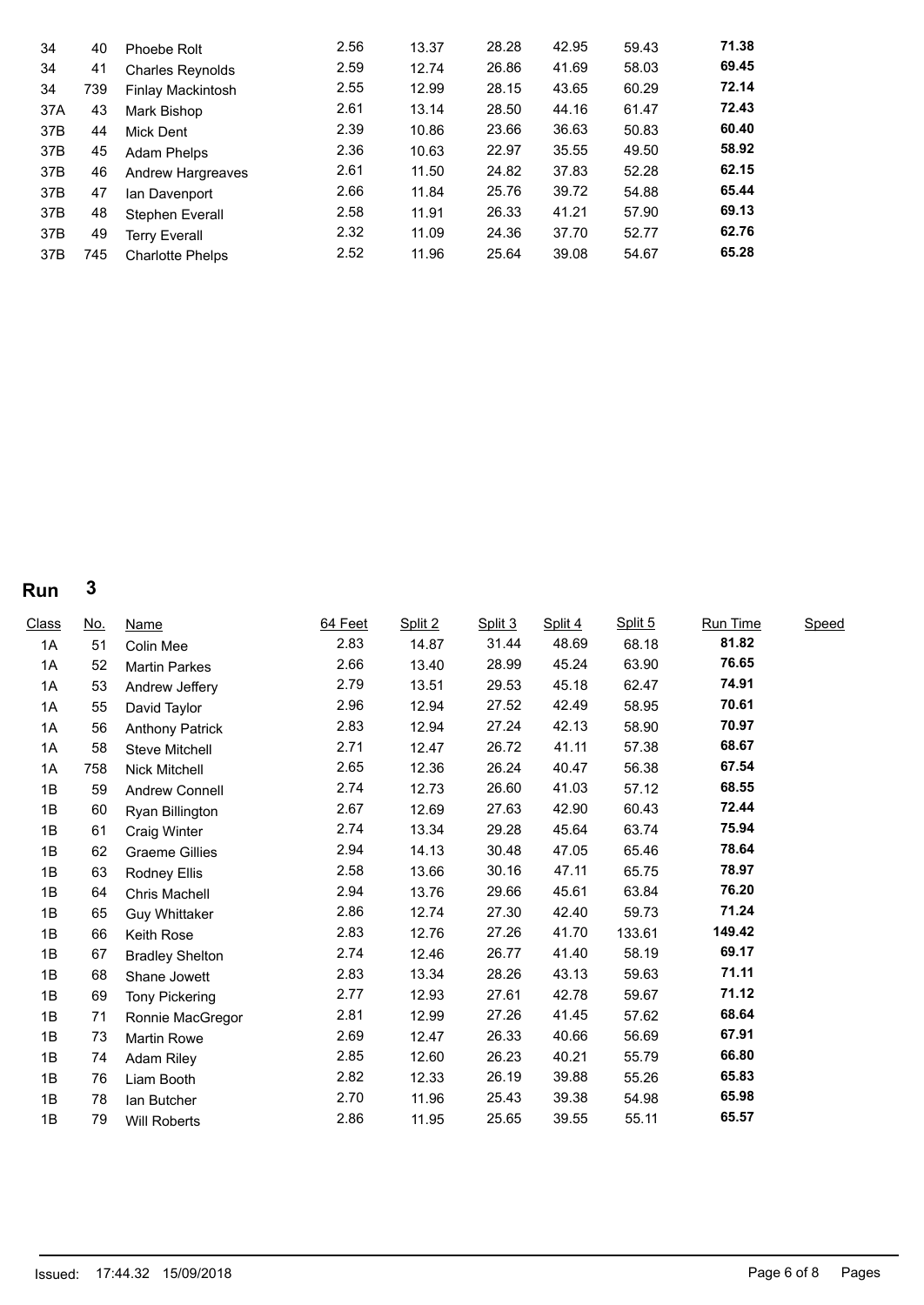| 1B             | 80  | Gordon Riley              | 2.79 | 12.00 | 25.38 | 38.86 | 54.19 | 64.65  |
|----------------|-----|---------------------------|------|-------|-------|-------|-------|--------|
| 1B             | 81  | Deryck Jones              | 2.97 | 12.10 | 25.35 | 38.67 | 53.87 | 64.22  |
| 1 <sup>C</sup> | 85  | Jim Howarth               | 2.87 | 13.63 | 29.96 | 45.70 | 63.56 | 75.88  |
| 1C             | 86  | <b>Andrew Dilnot</b>      | 2.80 | 14.09 | 30.99 | 48.38 | 67.59 | 80.60  |
| 1C             | 87  | Simon Howarth             | 2.99 | 13.07 | 28.09 | 42.97 | 59.75 | 71.23  |
| 1C             | 88  | Michael Holmes            | 2.76 | 13.04 | 28.76 | 43.60 | 60.26 | 71.66  |
| 1C             | 89  | Andy Bateson              | 2.38 | 11.87 | 26.21 | 40.74 | 56.77 | 67.62  |
| 1C             | 94  | Glen Shaw                 | 2.85 | 12.35 | 25.82 | 39.47 | 54.64 | 64.99  |
| 1C             | 95  | Kieran O Brien            | 2.73 | 11.96 | 25.43 | 38.82 | 53.88 | 64.16  |
| 1D             | 97  | James Meehan              | 2.44 | 12.54 | 29.11 | 44.86 | 61.93 | 74.18  |
| 1D             | 98  | Jim Semple                | 2.40 | 12.46 | 27.92 | 42.99 | 59.76 | 71.38  |
| 1D             | 99  | David Exton               | 2.55 | 12.45 | 27.30 | 42.18 | 58.86 | 70.24  |
| 1D             | 100 | <b>Tony Booth</b>         | 2.15 | 11.22 | 25.43 | 39.66 | 55.16 | 65.67  |
| 1D             | 101 | Peter Day                 | 2.25 | 11.31 | 25.14 | 38.90 | 54.35 | 64.75  |
| 1D             | 102 | Richard Archbould         | 2.32 | 11.44 | 25.01 | 38.79 | 53.92 | 64.49  |
| 1D             | 103 | Jonathan Mounsey          | 2.28 | 10.94 | 24.12 | 37.00 | 51.66 | 61.26  |
| 2A             | 105 | Peter Wright              | 2.68 | 11.78 | 25.14 | 39.11 | 54.60 | 65.18  |
| 2A             | 106 | Daniel Hollis             | 2.56 | 11.73 | 25.25 | 38.87 | 54.00 | 63.97  |
| 2A             | 107 | Michael Bellerby          | 2.79 | 12.59 | 25.91 | 40.03 | 55.90 | 66.74  |
| 2B             | 109 | <b>Alex Miles</b>         | 2.63 | 12.06 | 25.58 | 39.77 | 55.90 | 66.66  |
| 2B             | 110 | <b>Chris Price</b>        | 2.23 | 11.57 | 25.72 | 39.90 | 55.98 | 66.92  |
| 2B             | 111 | Simon Medley              | 2.56 | 11.59 | 24.99 | 38.52 | 53.67 | 63.87  |
| 2E             | 113 | Nigel Hinson              | 2.39 | 12.08 | 26.08 | 40.72 | 56.49 | 67.56  |
| 2E             | 114 | David Leach               | 2.36 | 12.26 | 26.49 | 40.96 | 56.99 | 68.21  |
| 3A             | 117 | Herbert Shillito          | 3.10 | 16.46 | 34.81 | 54.87 | 75.92 | 91.80  |
| 3A             | 118 | Peter Garforth            | 2.50 | 12.67 | 27.82 | 43.13 | 60.16 | 71.86  |
| ЗA             | 119 | Julian Harber             | 2.86 | 12.78 | 27.18 | 41.73 | 57.78 | 69.04  |
| 3A             | 120 | Mark Forster              | 2.64 | 12.49 | 26.78 | 41.40 | 57.97 | 69.77  |
| ЗA             | 121 | <b>Richard Derrick</b>    | 2.84 | 12.79 | 27.43 | 42.63 | 59.60 | 71.02  |
| 3A             | 122 | Jonathan North            | 2.75 | 12.34 | 26.31 | 40.56 | 56.90 | 68.30  |
| ЗA             | 123 | Roy Bolderson             | 2.52 | 11.77 | 25.59 | 39.94 | 55.87 | 66.62  |
| ЗA             | 820 | Adam Forster              | 2.67 | 12.62 | 27.23 | 42.11 | 58.73 | 70.57  |
| 3B             | 128 | <b>Stuart Stelling</b>    | 2.53 | 11.79 | 25.22 | 39.09 | 54.53 | 64.96  |
| 3B             | 129 | Ralph Pinder              | 2.65 | 12.47 | 27.07 | 41.21 | 56.81 | 68.71  |
| 3B             | 131 |                           | 2.26 | 10.97 | 24.12 | 37.24 | 51.99 | 61.81  |
| 3B             | 132 | <b>Tracey Taylor West</b> | 2.64 | 12.14 | 25.97 | 39.75 | 55.14 | 65.80  |
| 3B             | 133 | <b>Steve Bailey</b>       | 2.25 | 10.76 | 23.33 | 36.10 | 50.70 | 60.58  |
|                |     | Sarah Bosworth            | 2.89 | 14.46 | 30.73 | 47.75 | 65.64 | 77.66  |
| 3B<br>3C       | 150 | Paul Kelsall              | 2.55 | 11.17 | 24.16 | 37.29 | 51.75 | 61.60  |
|                | 135 | Richard Hargreaves        | 2.14 | 11.21 | 24.64 | 37.66 | 52.33 | 62.16  |
| 3C             | 136 | Andy Hill                 | 2.29 | 11.04 | 24.22 | 37.39 |       | 62.00  |
| 3F             | 138 | Harry Moody               | 2.48 |       |       |       | 52.22 | 76.53  |
| 3F             | 139 | Mark Purdham              |      | 11.96 | 25.11 | 38.82 | 54.78 | 58.68  |
| 3F             | 141 | <b>Richard Cartledge</b>  | 2.19 | 10.61 | 23.02 | 35.37 | 49.32 | 63.45  |
| 3F             | 838 | Chris Boyd                | 2.48 | 11.14 | 24.51 | 37.87 | 53.43 |        |
| 3G             | 144 | Mark Davenport            | 2.25 | 11.27 | 25.14 | 39.51 | 55.03 | 65.90  |
| 3G             | 145 | Les Golding               | 2.46 | 11.88 | 25.14 | 38.30 | 52.96 | 63.25  |
| 3G             | 146 | Nigel Fox                 | 2.51 | 11.44 | 44.48 | 63.97 | 85.32 | 101.92 |
| 3G             | 147 | Steve Owen                | 2.41 | 11.16 | 23.79 | 36.08 | 49.91 | 59.30  |
| 3G             | 148 | Darren Coleman            | 2.63 | 11.70 | 24.44 | 37.19 | 51.40 | 61.02  |
| 4A             | 151 | David MacFarlane          | 2.43 | 10.51 | 22.88 | 35.65 | 49.78 | 59.47  |
| 4A             | 152 | John Prickett             | 2.38 | 10.34 | 22.42 | 34.29 | 47.46 | 56.45  |
| 5A             | 155 | <b>Craig Powers</b>       | 2.43 | 10.75 | 23.39 | 36.41 | 50.42 | 60.14  |
| 5A             | 156 | David Tatham              | 2.32 | 10.00 | 21.38 | 32.61 | 45.14 | 53.54  |